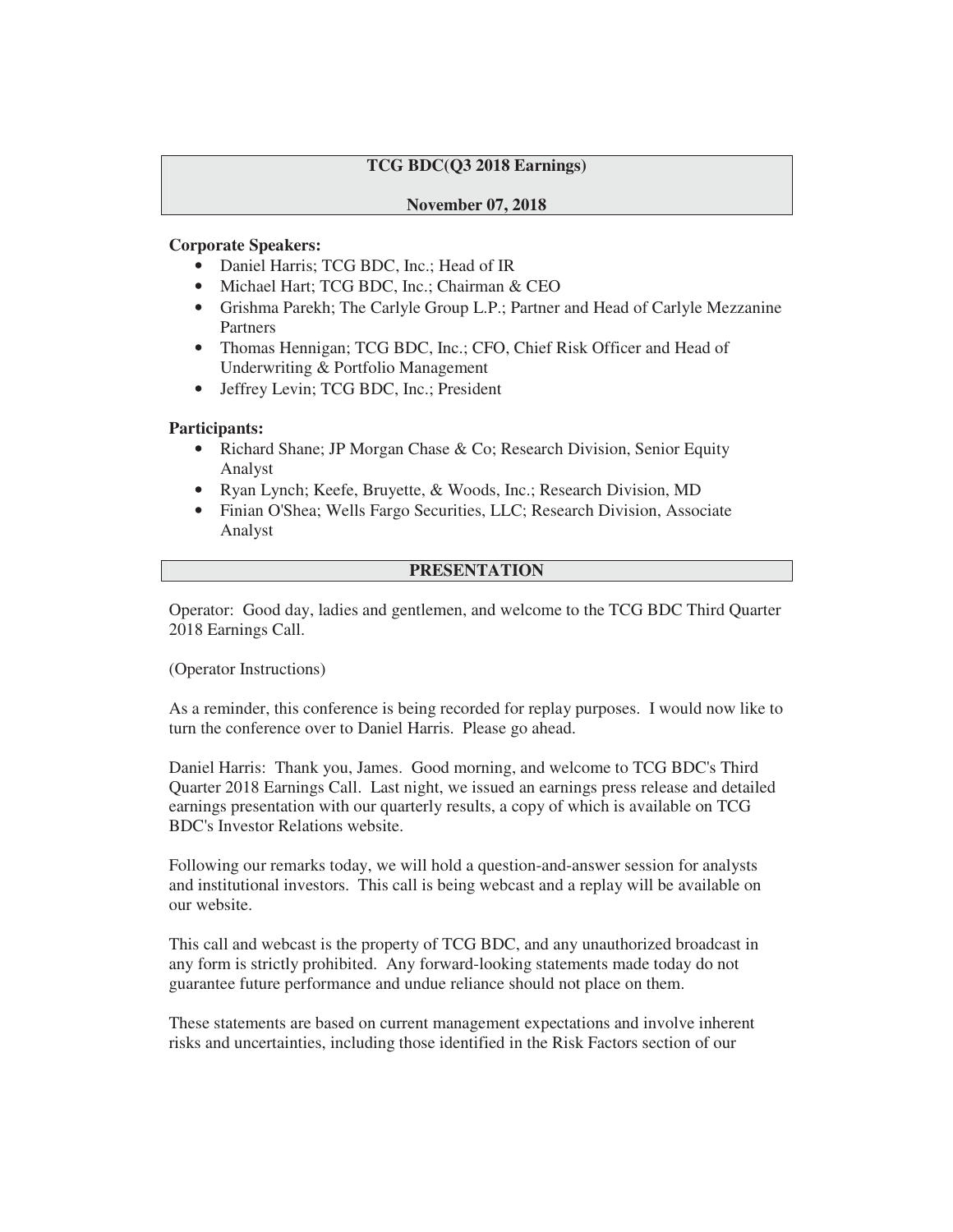annual report on Form 10-K that could cause actual results to differ materially from those indicated.

TCG BDC assumes no obligation to update any forward-looking statements at any time. Lastly, past performance does not guarantee future results. With that, I'll turn it over to our Chief Executive Officer, Michael Hart.

Michael Hart: Thanks, Dan. Good morning, everyone, and thank you for joining us for our third quarter earnings call. I'm joined today by our management team, including our President Jeff Levin, our CFO Tom Hennigan, and our Head of Originations, Grishma Parekh.

I'll begin this morning with a brief look at our financial results and also touch on a few of the strategic initiatives that we have underway as we continue to invest in our direct lending platform.

Turning to our results, yesterday, we released third quarter earnings for the year. Our business continued to deliver consistent results, including our core portfolio, our joint venture and our strategic partnerships.

All of which contributed to a solid quarter performance with net investment income of \$0.41 per share, comfortably covering our third quarter dividend of \$0.37 per share which represents about a 9% yield on a trailing 12-month book basis.

In every reporting period since our IPO, our NII has exceeded our regular dividend and as of 9/30 we had approximately \$12.5 million in undistributed net investment income which equates to \$0.20 per share on our current shares outstanding.

Accordingly, it would be our intention to declare a special dividend before yearend. We had a solid quarter of origination activity, both at the BDC and at the Middle Market Credit Fund. Repayment activity continues to be prevalent in the market.

However, our new investment fundings outstripped repayments in each of those vehicles, leading the portfolio growth of 4% at the BDC and 5% at the Credit Fund quarter-overquarter. We continue to see heightened levels of competition in the market which has placed even greater emphasis on the importance of scale and direct origination.

We found that the scale that we've achieved and the investments we've made across the platform has served us very well as this competitive dynamic persists. Net asset value per share declined by \$0.27 quarter-over-quarter from \$17.93 per share to \$17.66, primarily driven by valuation changes in some selected investments.

We view the issues on these names to be idiosyncratic in nature and within the broader portfolio, we don't currently see any real indication of systemic economic weakness. Our portfolio companies have grown revenues by 10% of the least 12-month period and Tom will provide more details on this topic in a moment.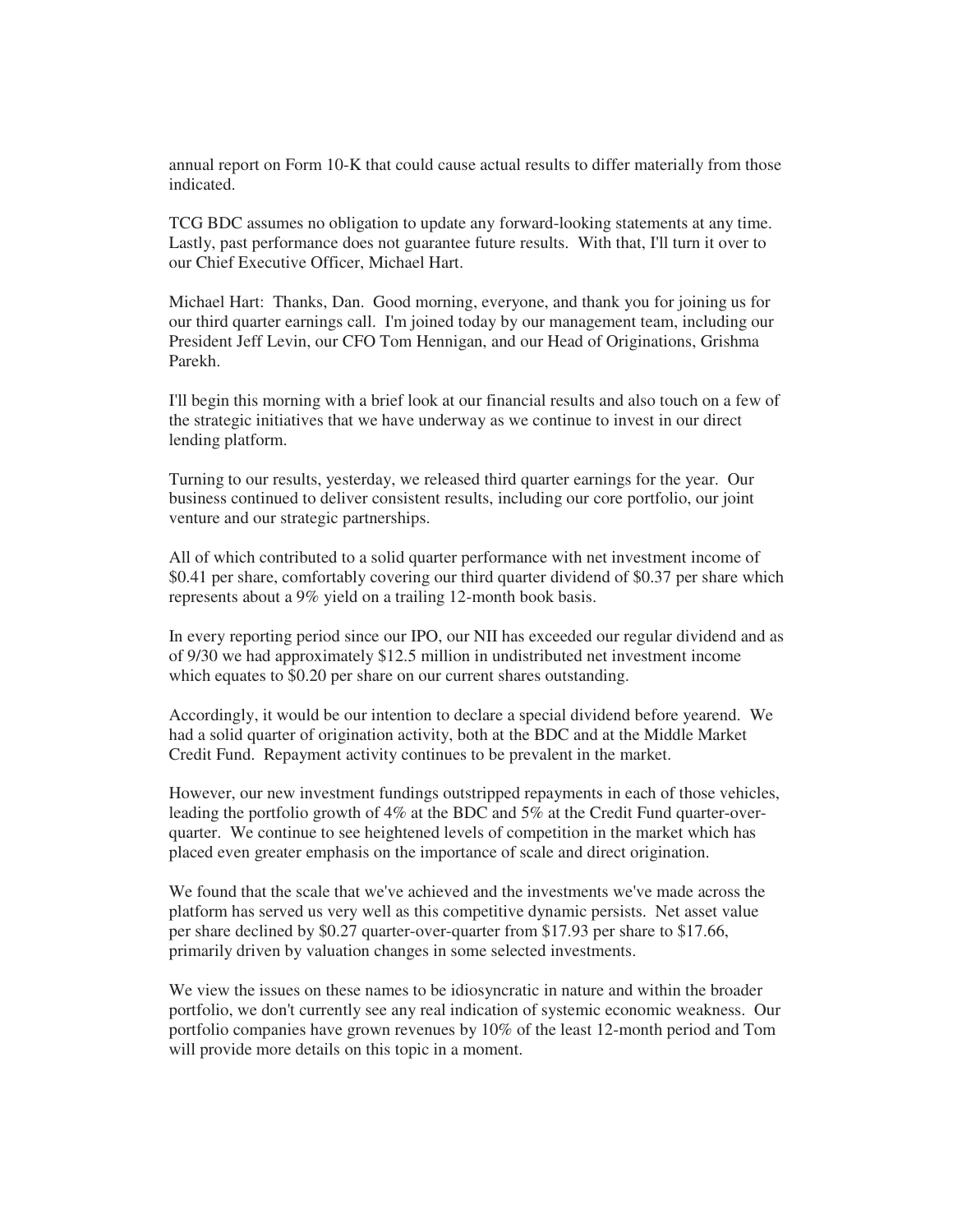Our debt-to-equity at the end of the third quarter was 0.91:1. The increase from 0.76:1 at the end of the second quarter was the result of solid net originations and some drawings under our credit facilities at quarter end to provide for investments that were closing in early October.

As I mentioned last quarter when we discussed our adoption of the lower asset coverage requirement, we haven't altered our investment strategy in any way.

We'll continue to invest where we see best relative value and any increase in leverage will likely be through the organic growth in our asset base when market opportunities present themselves as was the case during this quarter.

On the strategic front, we're very excited to announced the expansion of our product capabilities in the asset-based lending space with the hire of a senior executive who joined us in September and will be leading that effort for us. The ABL and Stretch ABL market is a terrific complement to our existing strategy.

It further diversifies our investment opportunity set and we like the risk/return profile of this asset class, particularly as you consider potential shifts in the credit market. This is an asset class that has performed consistently well through the cycle.

We have also received approval for and will be instituting a company-sponsored share repurchase program. Under the new program, we can repurchase up to \$100 million of our outstanding common stock in the open market. This plan will be initially administered under Rule 10b-18.

The plan is effective and purchases can commence upon the opening of the trading window which typically occurs 48 hours after our earnings call. Of course, purchases will also be subject to the terms of the plan.

We view the program as another very visible commitment to shareholder alignment and the confidence we have in the value of our portfolio. A number of factors will influence the decision to repurchase shares, including our share price, the current investment opportunity set and our leverage.

However, we feel repurchasing shares at levels where the stock has recently traded represents a compelling opportunity as we feel these trading levels do not reflect the intrinsic value of our company.

With that, let me turn it over to Grishma to provide some additional color on our origination activity this quarter.

Grishma Parekh: Thanks, Mike. This quarter we saw a continuation of several market themes. There is strong demand for credit from middle market private equity firms. That demand is being met by significant private capital resulting in competitive pressures.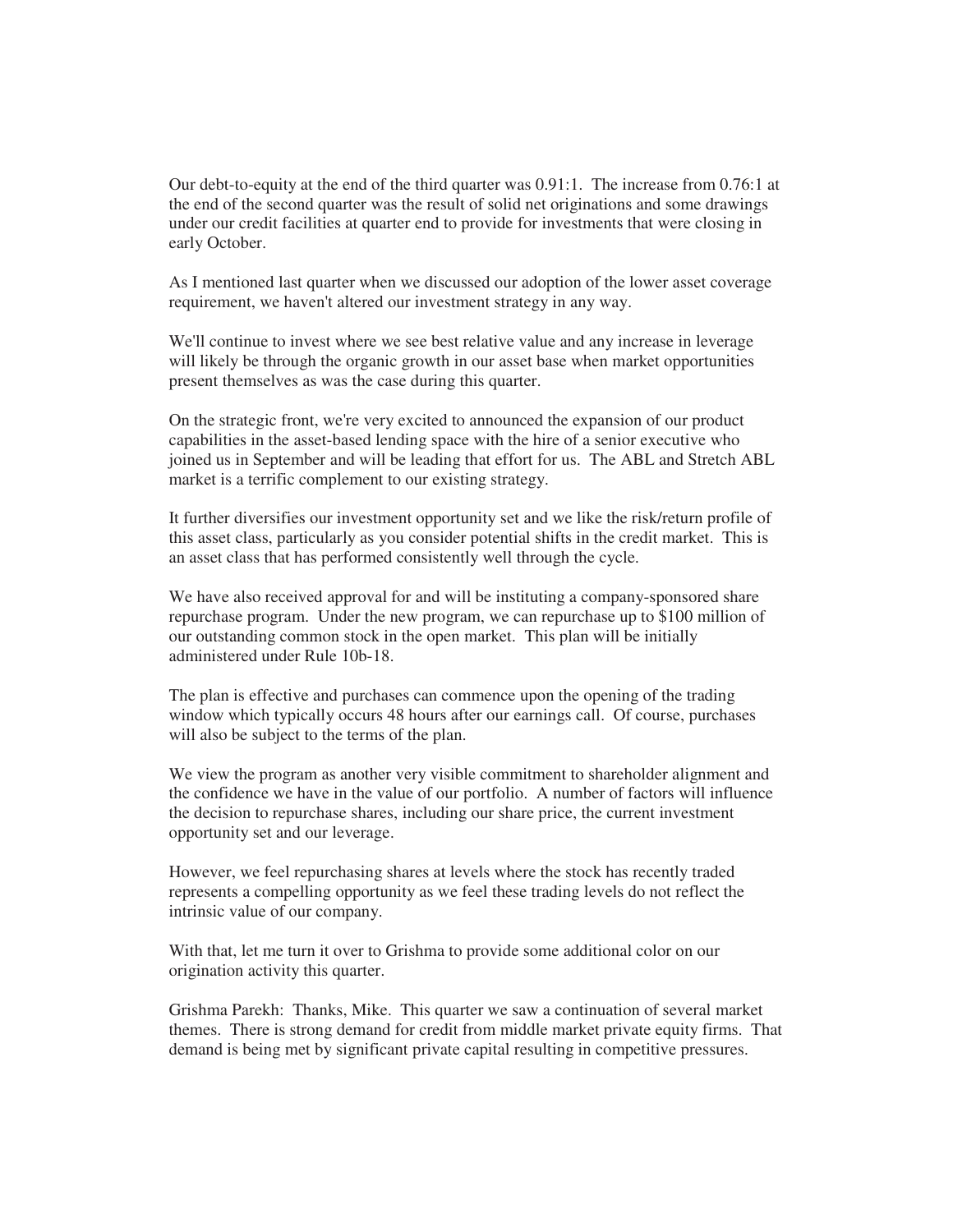And while leverage levels have been elevated, yields tight, and terms loosened, we haven't seen meaningful more degradation. Finally, a healthy economic backdrop is resulting in revenue and earnings growth at our underlying portfolio companies.

In the face of these dynamic market conditions, our investment approach remained consistent on first lien senior secured loans in defensive industries supporting repeat sponsor clients.

During the third quarter, we made 22 new commitments totaling \$280 million with 22 private equity firms. Of these, 96% were first lien loans.

While our asset mix has always been predominantly first liens, we have migrated the portfolio even more towards this lower risk part of the capital stack which now represents 80% of the overall portfolio.

The loan-to-value of our new investments was 40%, and that figure has continued to trend lower as enterprise value of our borrowers has increased. The weighted average net debt to EBITDA of our new investments was 5.5x, flat with prior quarter.

The weighted average interest coverage this quarter was 2.4x, also in line with the prior quarter. And while we continue to maintain strong industry diversification, we have deliberately focused on technology and software which currently represents our largest industry vertical.

Shifting to the Middle Market Credit Fund, the JV currently stands at \$1.2 billion and comprises 11% of the BDC's total investments. The unlevered weighted average yield of investments in the JV was 7.1% and is producing a healthy return on equity of 15.7% to TCG BDC.

Sales and repayment activity totaled \$125 million during the third quarter. This resulted in modest quarter-over-quarter portfolio growth at both TCG BDC and the JV of 3.7% and 5.3% respectively.

On a combined basis, the total investment portfolio of TCG BDC and the JV increased to about \$3 billion. I'll now turn the call over to Tom Hennigan to walk through our financial results.

Thomas Hennigan: Thanks, Grishma. Today I'll discuss our third quarter financial performance, recent successes with our financing facilities and the current portfolio. Total investment income for the third quarter was \$51 million, down about \$1 million versus the second quarter.

This modest decline was driven primarily by lower one-time fees partially offset by solid growth at our JV. Interest income from the core loan portfolio was roughly flat quarter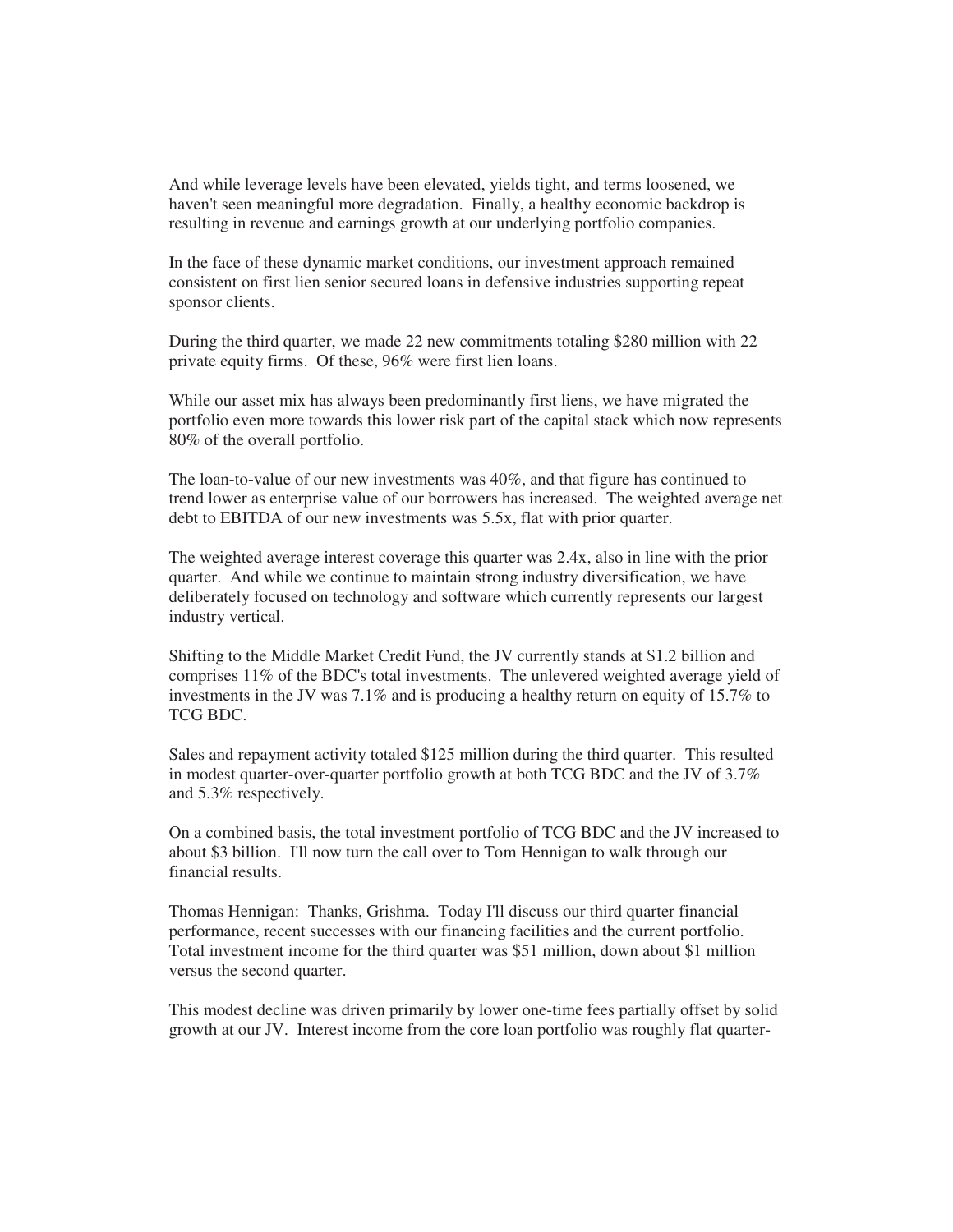over-quarter. Net expenses were \$26 million in the third quarter compared to \$24 million in the second quarter.

Similar to last quarter, the largest component of the increase was higher interest expense, driven by both higher average debt outstanding and an increase in LIBOR as well as a one-time charge of about \$700,000 for amortization of deferred financing costs related to our CLO reset.

The end result was net investment income for the quarter of about \$26 million or \$0.41 per share which compares to our regular declared dividend of \$0.37 per share.

Of note, on November 5th, our Board of Directors declared the regular dividend for the fourth quarter at the same \$0.37 per share payable to shareholders of record as of the close of business on December 28th.

Next, I'll turn to a discussion of our financing facilities given we achieved some important milestones in the third quarter related to the previously approved increase to our statutory leverage limit.

On last quarter's call, we reported the pricing of a reset of our on-balance sheet CLO. In late August, we successfully closed that transaction resulting in \$176 million of increased debt at a very attractive average cost of capital.

In the third quarter, as previously targeted, we also closed amendments under our other credit facilities that not only extended the reinvestment periods at attractive interest rates, but importantly, relaxed our asset coverage test covenants from 200% to 150%. So we now have all requisite lender approvals to benefit from the flexibility afforded by the new regulatory leverage limit.

On that note, we finished the third quarter with total debt outstanding of approximately \$1 billion, up about \$140 million from 6/30 driven by both the net deployment for the third quarter as well as transactions that closed in early fourth quarter.

As of 9/30, we had approximately \$260 million of total unused commitments under our credit facilities, and over \$100 million of cash which should provide adequate dry powder for new investment opportunities in future quarters.

Regarding the portfolio, the weighted average internal risk rating remained at 2.3. Total watchlist transactions ticked up by a net \$13 million, while the total number of borrowers on the watchlist remained flat.

Total nonaccruals decreased modestly to 0.8% of total fair value. In regards to valuations, our total aggregate realized and unrealized net loss was about \$20 million for the quarter.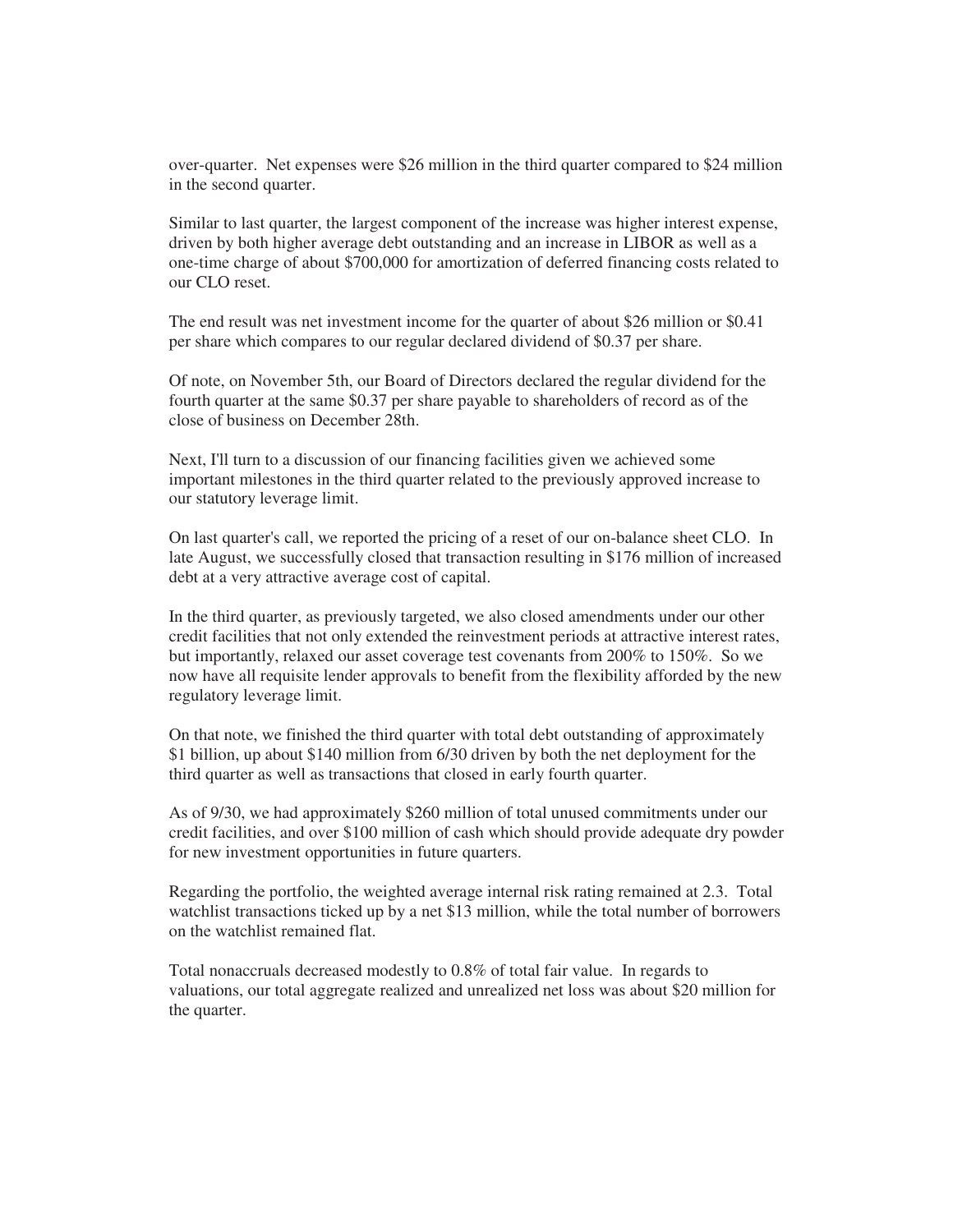The largest contributor to this loss was Product Quest which accounted for over half the loss as we marked our last out investment down to 0. Product Quest is a manufacturer of topical over-the-counter drugs and cosmetic products as well as some animal health products.

This is a situation that quickly eroded after new management joined the company in July of 2018 and it became evident that the company's Florida facility had widespread quality control issues that had not previously been disclosed by prior management.

As a result of the ensuing deterioration in operations, the company filed Chapter 11 in early September and the case was recently converted to a Chapter 7.

Based on liquidation of the company's assets, we expect little to no recovery on our last out investment. But we do expect full recovery on our priority revolver position. The majority of the realized loss in the third quarter was related to our investment in Tweddle. Tweddle develops and authors user and service manuals for automotive OEMs.

Based on the loss of a major customer in early 2018, the company's projected cash flows were no longer adequate to service its debt level, so a restructuring was completed in the third quarter that resulted in senior lenders haircutting their debt in exchange for the equity of the company.

Despite the realized loss, this is an example of our prudent and proactive portfolio management as we sold down from an initial hold of \$18 million to about \$7 million at a price close to par prior to the customer loss. Now I'll turn it back to Mike for some concluding remarks.

Michael Hart: Thanks, Tom. I'd like to close with some summary comments on how we as a management team are looking at the quarter taken as a whole.

As you just heard from Tom, the NAV decline is an important focus for us and we've committed all appropriate resources to the relevant situations in an effort to maximize our value there. Away from that, we're very pleased with all other activity in the quarter, and I'd like to highlight several elements of that performance.

We delivered another quarter of consistent net investment income which reflects the strong earnings engine of a broad platform. We had high-quality origination activity and this was against the backdrop of a challenging market environment which contributed to both NII performance and AUM growth.

We continued our strong dividend coverage which will provide for a supplemental dividend payment in the coming quarter. We prudently used our incremental leverage capacity through high-quality organic growth, and we further diversified our investment opportunity set with the expansion into the ABL space.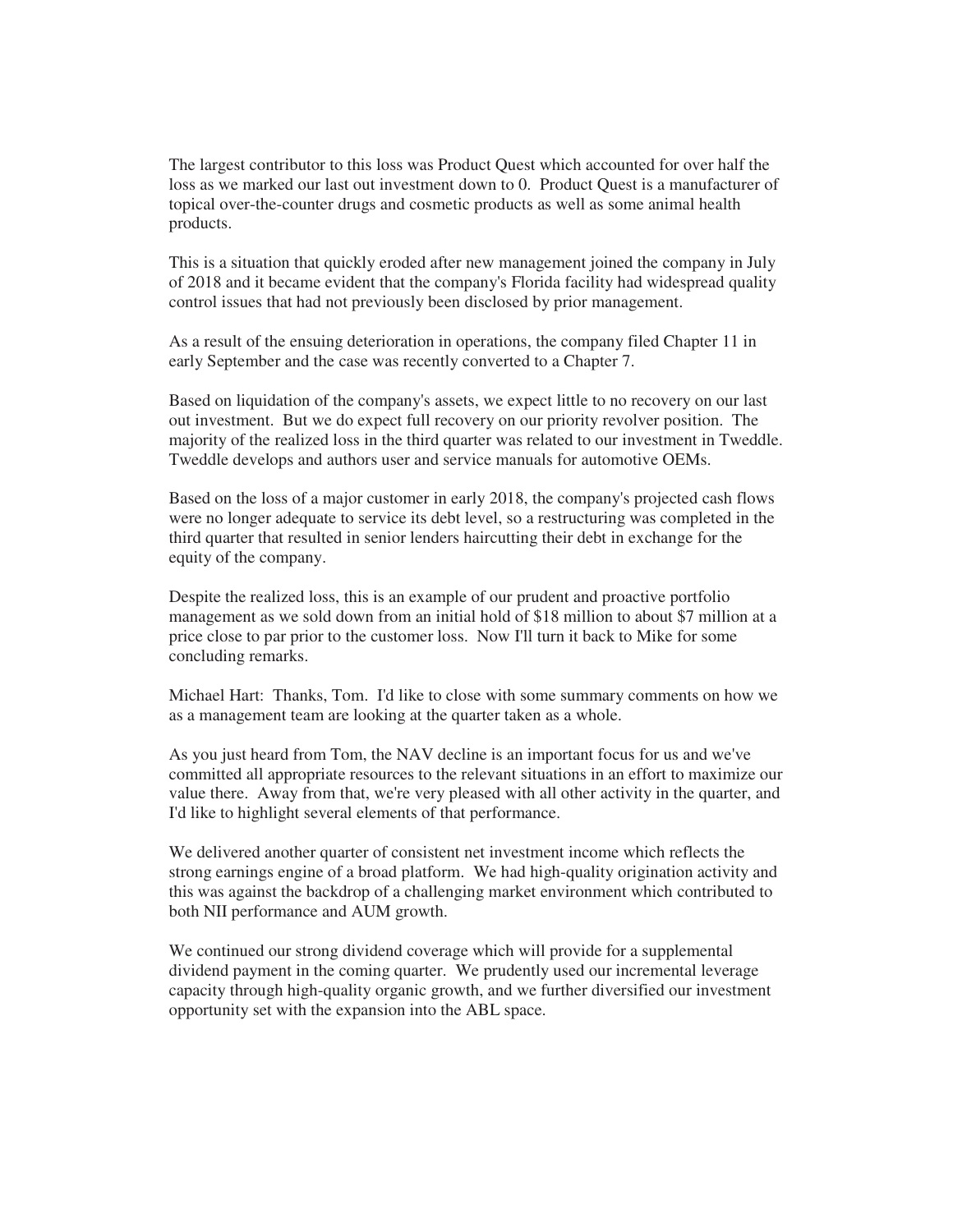And finally, we implemented a significant stock repurchase program, a further demonstration of our belief in the value of our business and our commitment to shareholder alignment.

That concludes our prepared remarks. I'd like to thank you all again for joining us today and for your continued support. I'll hand it back to the Operator and we'll be happy to take Q&A.

#### **QUESTIONS AND ANSWERS**

Operator: (Operator Instructions)

Our first question comes from Rick Shane with JPMorgan.

Richard Shane: One of the concerns in the space over the last several years has been erosion of deal terms and covenants. When you look at the write-downs this quarter, would better covenants and protections have avoided this? Or is this the consequence of the symptom that we've been concerned about over the years?

Thomas Hennigan: Thanks for the question. In looking at those two particular situations I outlined, those were covenant transactions that actually had a good structure, good package of covenants and other negative covenants. Those two situations, not symptomatic of loosening of covenants in the market in general.

What I'd say broadly on our portfolio is, we are very focused on covenants, over 90% of the loans in our BDC have financial covenants. Certainly, there's been some softening deterioration in covenants across the market.

We haven't been hesitant to decline transactions because there may be a transaction where we think the transaction needs a covenant, competitors may pitch a couple of deals. We've declined deals based on covenants.

So it's something we're certainly very focused on. It's not just the financial covenants, it's the broader package of negative covenants, something we're very focused on in our new business efforts.

Operator: Our next question comes from Ryan Lynch with KBW.

Ryan Lynch: The first one has to do with the comment about the special dividend in the fourth quarter. Obviously, you guys have well over the dividend from an NII perspective and so I just wanted to get a little more detail you can provide on how you guys foresee spillover in special dividends.

Do you guys anticipate paying out all of the -- paying out a special dividend to the size where you guys don't carry over any spillover income? We know some BDCs have done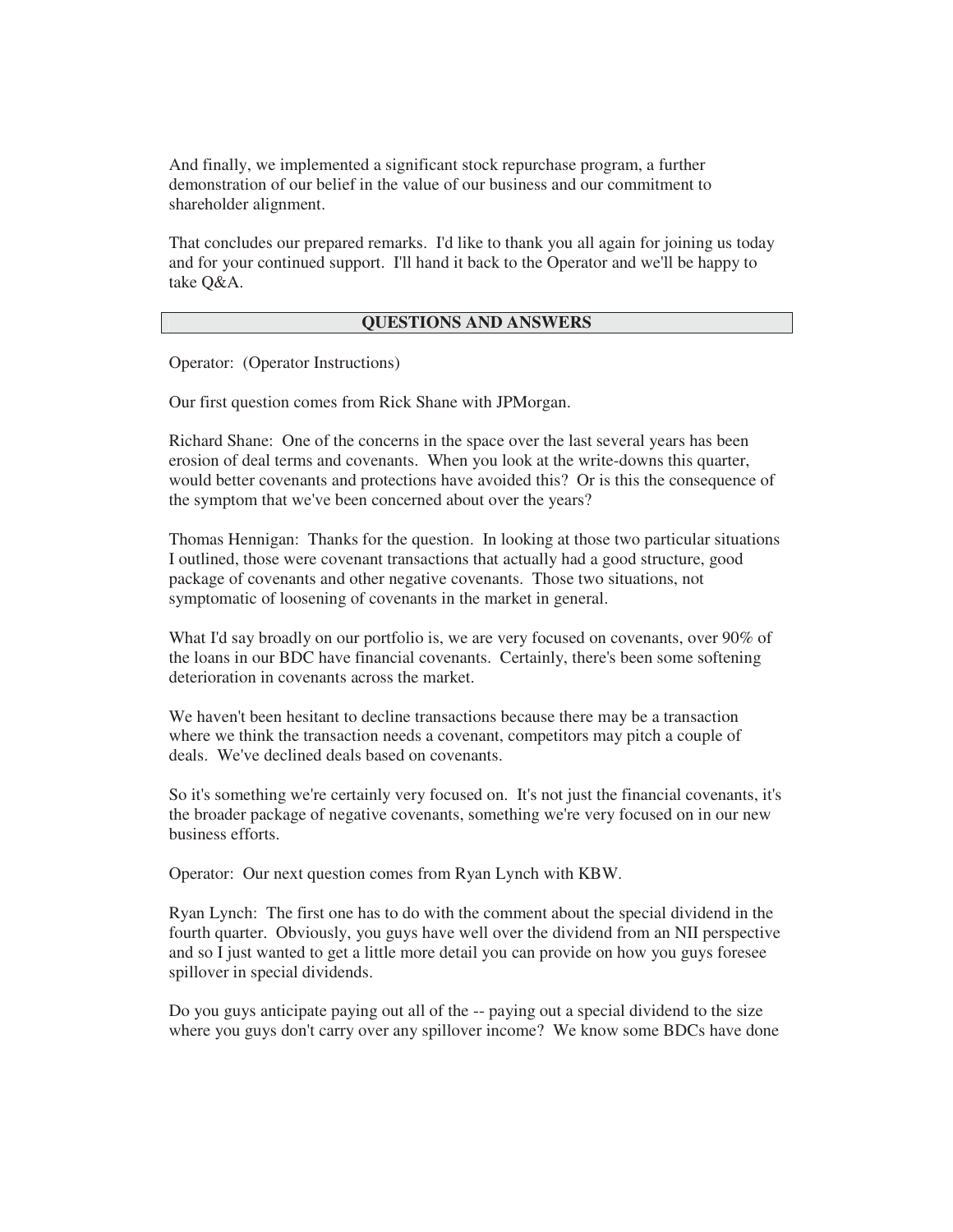that. Or do you just intend to pay out a special just to reduce the spillover income but still carry some amount of spillover income going forward?

Michael Hart: Thanks for the call, or for the question. Here's -- our approach to that has been to identify the surplus. Last year we paid out significantly all of the surplus leaving a minor cushion.

I'd expect that to be the similar approach that we'd take this year. To date through 3 quarters, we've accumulated \$0.20.

Obviously, activity in the fourth quarter will dictate whether that number goes up or down. But the expectation would be that \$0.20 plus the impact of the fourth quarter, some significant portion of that will be paid out and when significant, I'd say 90% plus.

Ryan Lynch: Okay, that's helpful. And then I wonder if you could just provide a little more detail on the senior executive you hired in the ABL market. I was curious, did Carlyle have any sort of, broadly in the Carlyle platform, did you guys have any sort of resources already in kind of the ABL space?

Or is this kind of a brand new vertical that you guys are starting up? And I would anticipate that you guys intend to kind of build out a team around him. How big do you think this strategy can get, etc.? Any sort of additional color on that would be great.

Jeffrey Levin: Sure, Ryan, it's Jeff. Thanks for the question. We spent a lot of time meeting with people within the core ABL space as well as what we call the stretch ABL space. And we hired someone that's been in the business for about 20 years.

He's worked at a few different leading institutions within the ABL industry. And the core thesis is that the product has proved to be very defensive over multiple credit cycles, as a nice complement to our core sponsored finance business as well.

The sponsor finance business as we all know has become increasingly competitive over the years, we think prudent to diversify the asset mix across our portfolio.

And the thing about Carlyle more broadly, both within credit as well as across the firm, we have so much sourcing across the various industry sectors that provide deal flow within the ABL space.

Leveraging the credit research that we have, the operating executives across the buyout side of the firm, and just overall sourcing across the platform, notably consumer retail as well where the firm has invested over \$13 billion over the past decade or so.

So the thesis was, leverage all that sourcing and investment experience and success frankly, and develop a new credit product within our direct lending platform that we think will continue to provide really good risk-adjusted returns for shareholders.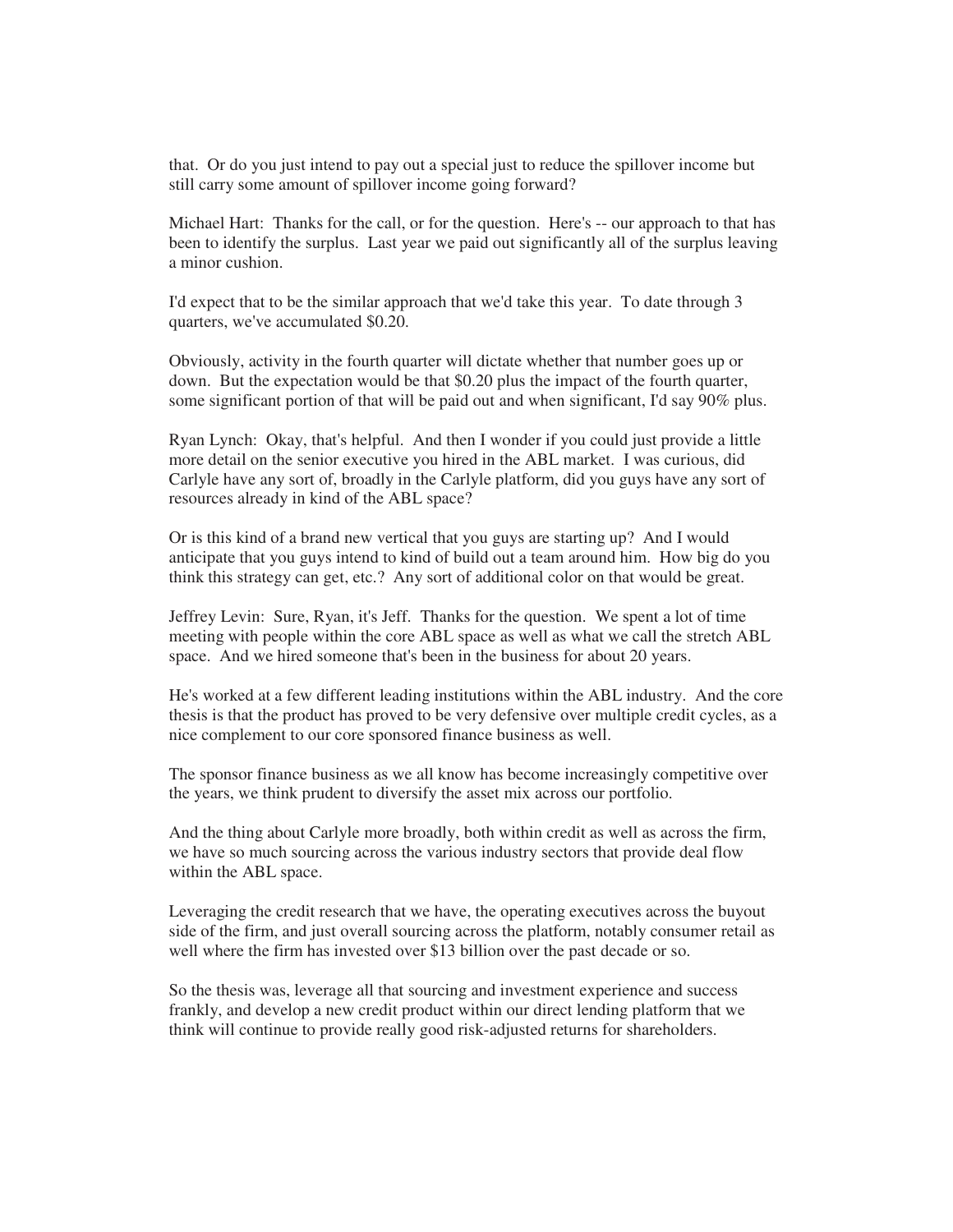Michael Hart: Ryan, I was just going to finish up on what I thought was a very complete answer by Jeff. With respect to looking forward, you had mentioned about the team, the expectation is that a team would be hired and further built out and the size of that will really be dictated by the opportunity set as it evolves.

Ryan Lynch: Picking up on the opportunity set, are you guys going to be investing all across all sectors as far as ABL? Or is this focused in on healthcare or retail? Does he have any sort of like niche focus or is this going to be across all sectors basically?

Michael Hart: It will be diversified, again, leveraging the sourcing that we have across the sponsor side of the business as well as the non-sponsored side across Carlyle.

Within credit, we invest across all the industry sectors appropriate as well as the buyout side. Generally speaking, the stretch ABL business has tended to skew more consumer retail. That's just the nature of the product frankly.

And over multiple cycles, despite that industry sector being prevalent, the returns have been really good just given the profile of the product. And so the portfolio within ABL tends to skew that way, but I think what the market should expect from us in terms of ABL is to be diversified across industry sectors.

Ryan Lynch: Okay, that makes sense. And then I guess the last thing is just more a comment than a question. But I guess I'm happy to hear you guys put in the \$100 million repurchase agreement and based on your comments, I know you said you guys would evaluate share price, opportunity set and leverage levels.

And I believe you mentioned that based on where all those are today, you guys find your guys' shares a compelling spot to point capital and repurchasing shares, is that correct?

Thomas Hennigan: Yeah, that's the comment that I made Ryan. Again, it's a lot of factors influence that on a day to day basis. But it was implemented because there was trading performance over the last several weeks that we feel fairly captured the value, and it would certainly represent at discounts in the range that it was trading at a week or so ago, compelling. But again, putting the, wrapping the qualifiers around there as you have to do of course.

Operator: (Operator Instructions)

Our next question comes from Fin O'Shea with Wells Fargo Securities.

Finian O'Shea: First, just a small one on Twiddle. Tweddle, sorry. Appreciating you guys sold that down before the fact, but the -- just curious as to the difference in where the restructuring landed you versus the previous mark. Can you break that down roughly between further deterioration in the name and restructuring administrative related fees?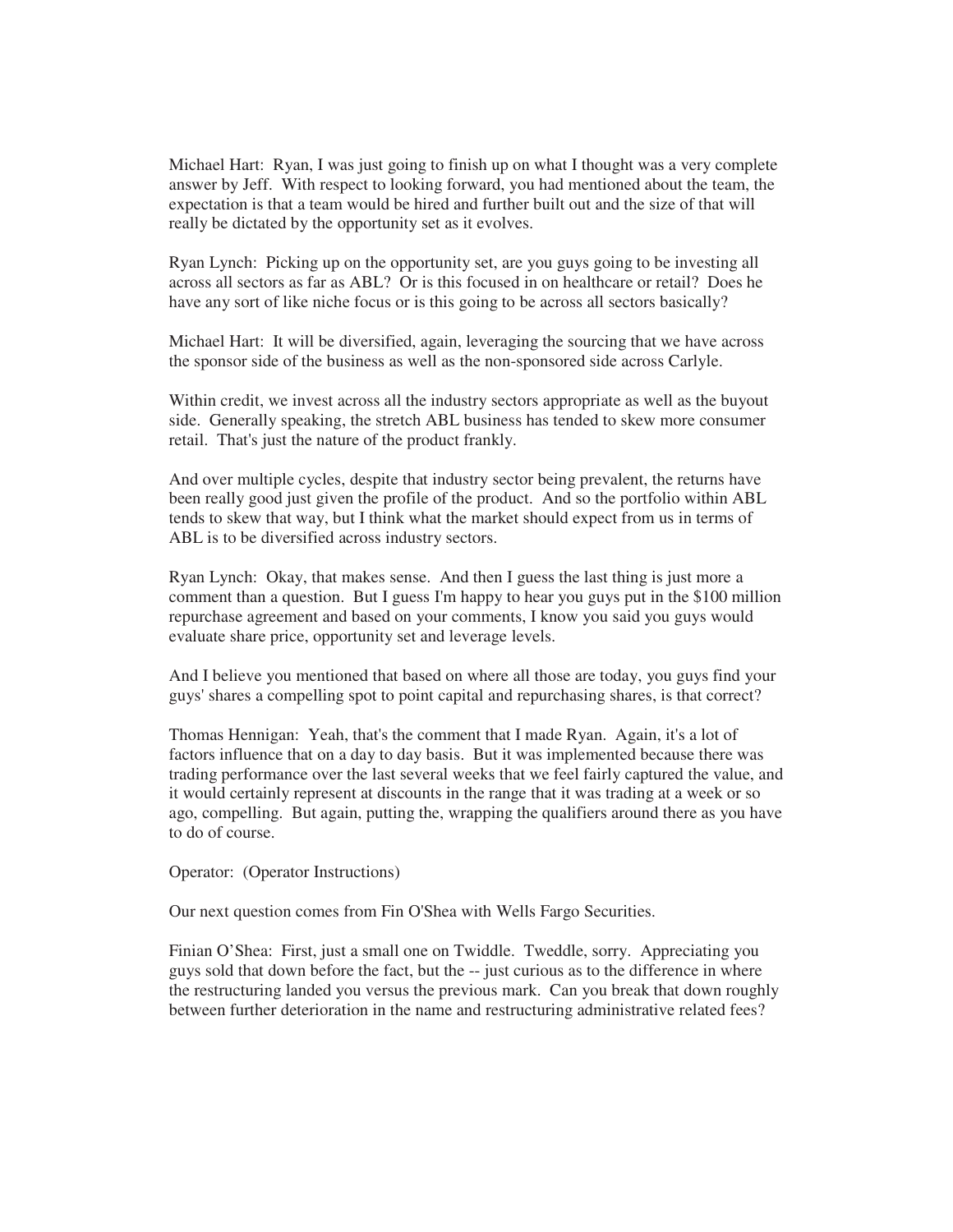Thomas Hennigan: It's Tom. Where we had this marked last quarter in anticipation of a potential restructuring was in the low 40s.

And the restructuring turned out to be right in line with the prior mark. So you'll see all in quarter-over-quarter not too much change in the realized/unrealized on Tweddle. Essentially unrealized switching to realized.

Finian O'Shea: Okay. And then just to touch on the buyback and Ryan's questions, is there sort of -- I know you have your parameters on price to NAV leverage, etc.

Do you sort of have a tier of what level, the level you will buy back nominally from your program at say price to NAV is lower or higher? Should we -- like if the stock hangs out at \$85 or \$90, will you just continually do your portion or will you kind of have a reserve? That's a bit longwinded.

Michael Hart: No problem, it's a complex issue, right? As a fundamental matter, our buyers of our stock internally when we feel it's accretive to NAV and it's accretive to ROE relative to what else we may invest in, and those other factors that we discussed, at those levels it is.

And we would expect to be buyers, again, having to hold all those other elements constant. We put the program in place because we intend to use the program but we intend to use the program when it meets those terms where it's accretive for our shareholders.

And so it's almost entirely dependent, future use is almost entirely dependent in terms of where the stock is at a given point in time. And then once it's at those levels, we have to make sure we're working within the context of the 10b-18 requirements.

Finian O'Shea: Sure. One last one, seeing Madison a bit less active in the market, is this, do you anticipate sort of a decline or a bit of runoff as those loans amortize for the interim? Or are you -- just I guess any outlook on this program.

Jeffrey Levin: Sure, this is Jeff. That's a good question. That program we structured a few years ago, and what we would tell you is, the market has evolved in terms of the unitranche business.

Three or four years ago, the first out/last out product was one that was quite prevalent in the marketplace. And we saw a fair amount of deal flow for bifurcated unitranche where we took the last out, Madison took the first out.

Our business, as well as others across the marketplace, as you know, have raised a lot of capital for direct lending. And a lot of that money has been raised at the price point where unitranche loans typically come, LIBOR plus 525 to LIBOR plus 700 or so, that being the goalpost typically.